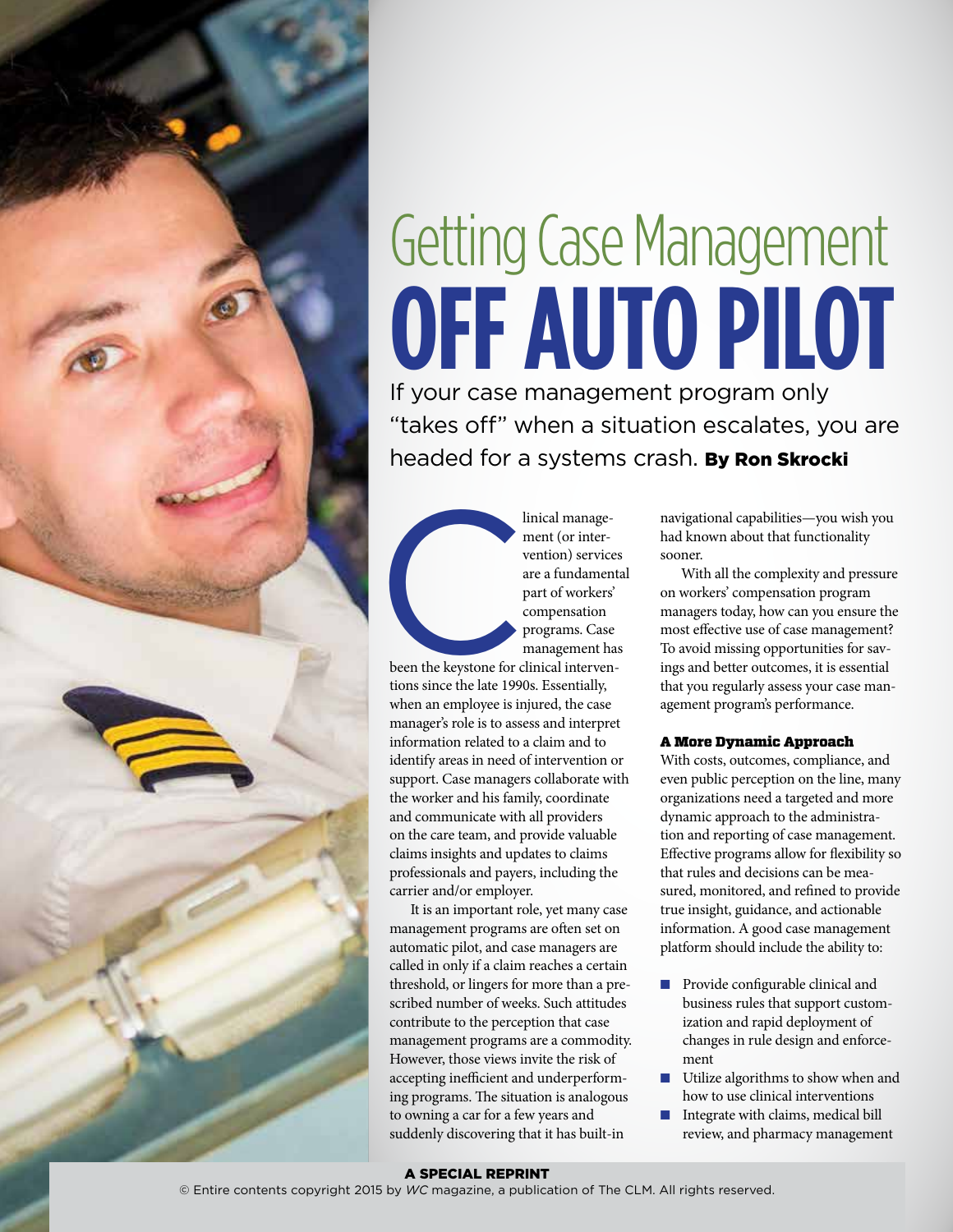data streams to identify problems in utilization, such as narcotics and physical therapy

- $\blacksquare$  Identify under- or over-utilization of case management
- Provide guidance on where and when to use telephonic case management (TCM), field case management (FCM), utilization review, and physician advisor services
- Measure the nature and effectiveness of the human decisions made in every case.

A proactive case management program also should consistently use a combination of data, experience, and best practices to yield better outcomes and gain more control over costs. To effectively put the program into practice, it needs to be embraced by employees, claims professionals, and even providers.

Creation of a sound case management program begins with a close examination of where the program is today, and scrutinizing what works and what does not. In general, there are three areas (or combinations) where case management programs may fail or be subject to leaks:

- Structure: how the program itself is designed
- $\blacksquare$  System: the business rules and systems that indicate when case management kicks in
- $\blacksquare$  People: including claims professionals who make decisions on when, where, and what kind of case management intervention is needed.

# Find the Fails

To find the fails in a case management program, an organization first must have a system in operation that does more than just react to a claim with a poor outcome. That system capability begins and ends with data analysis—the consistent review of specific and aggregate claims data to identify problems, including:

1 Under-utilization of early intervention TCM. Data analysis shows that the sooner case management is involved in a claim, the sooner it can be resolved. According to a GENEX study, more than 55 percent of

injured workers who are referred to case management within three months have return-to-work rates within guidelines.

In TCM, a case manager contacts the injured worker by phone to gather basic incident information, identify the provider and care plan, and follow up to ensure that appropriate care is being received. Typically, claims professionals (often directed by institutional policies and guidelines), make the decision of whether or when to bring in TCM. All too often, TCM is not brought in on routine claims as a way to control costs. While TCM costs are nominal—about \$300 per claim—many programs use case management only based on a claims professional's decision, which is often well-founded, but delayed.

Of course, case management is not required for every claim. Excess and inappropriate use of case management also signifies a "fail" in the program. However, the opposite is likewise true—under-utilization of case management is a program fail, as well. If your data show how the use of TCM is triggered, provided and evaluated, and if you compare that to claims outcomes and costs, you begin to get a handle on what leads to effective utilization. Using expert clinical resources early and often, as indicated by data, can help prevent relatively low-cost claims from creeping higher.

**2** Inefficient use of FCM. Field case managers typically are brought in for more severe or high-cost injuries, often at the discretion of the claims professional. The manager may go to the injury site, visit the worker at the hospital, and accompany him to medical appointments. Some examples of situations indicating referral to a field case manager:

- $\blacksquare$  Claimant needs to be seen by multiple providers
- $\blacksquare$  Treating physician is non-responsive to requests
- $\Box$  Case is considered catastrophic or creeping toward same
- $\blacksquare$  Physician's treatment plan is contrary to Official Disability Guidelines and the length of disability is beyond benchmarking
- $\blacksquare$  Physician has a statistically significant

history of poor outcomes and inefficient treatment.

Here, too, it is important for payers to understand the decision process and criteria for calling in FCM. Knowing how average costs and outcomes compare to industry benchmarks will point to how effective the process is. You should know when the timing and utilization of FCM is effective. Is it too late? Is there a lag that could affect the ability of the nurse to intervene?

Payers should also look at utilization. Are nurses being used appropriately, to provide relevant support and care? Or are they serving as an extension of the adjusting team to pick up medical records or to perform some administrative duty perhaps better suited to other personnel? Either through your own program or that of a managed care partner, you should be able to identify and compare when FCM was brought in, what tasks were performed, and the costs, outcomes, and outliers.

All of these questions and analyses should lead to the development of a standard baseline to measure and monitor the progress and results of claims involving case management. From there, frequent and relevant dashboard reviews will indicate when a program needs to be adjusted or refined.

### Target Your Approach

Once performance information is gathered and analyzed, payers can better identify risk profiles in terms of injuries, regions, locations, and the like, giving insights into what is driving claims and costs. You should look for emerging treatment patterns such as sudden spikes in narcotics use in a certain region or with certain types of injuries, changes in billing and diagnostic protocols, and when physical therapy is brought in.

The next step is to act on that information. When the managed care partner of a global retailer found an alarming increase in shoulder injuries, its managed care vendor created educational programs to help its claims staff more readily identify claims that could benefit from case management intervention. The company also created a safety program that focused on reducing injuries, and instituted an intensive provider evaluation review that helped claims professionals and case managers better identify top per-

### A SPECIAL REPRINT